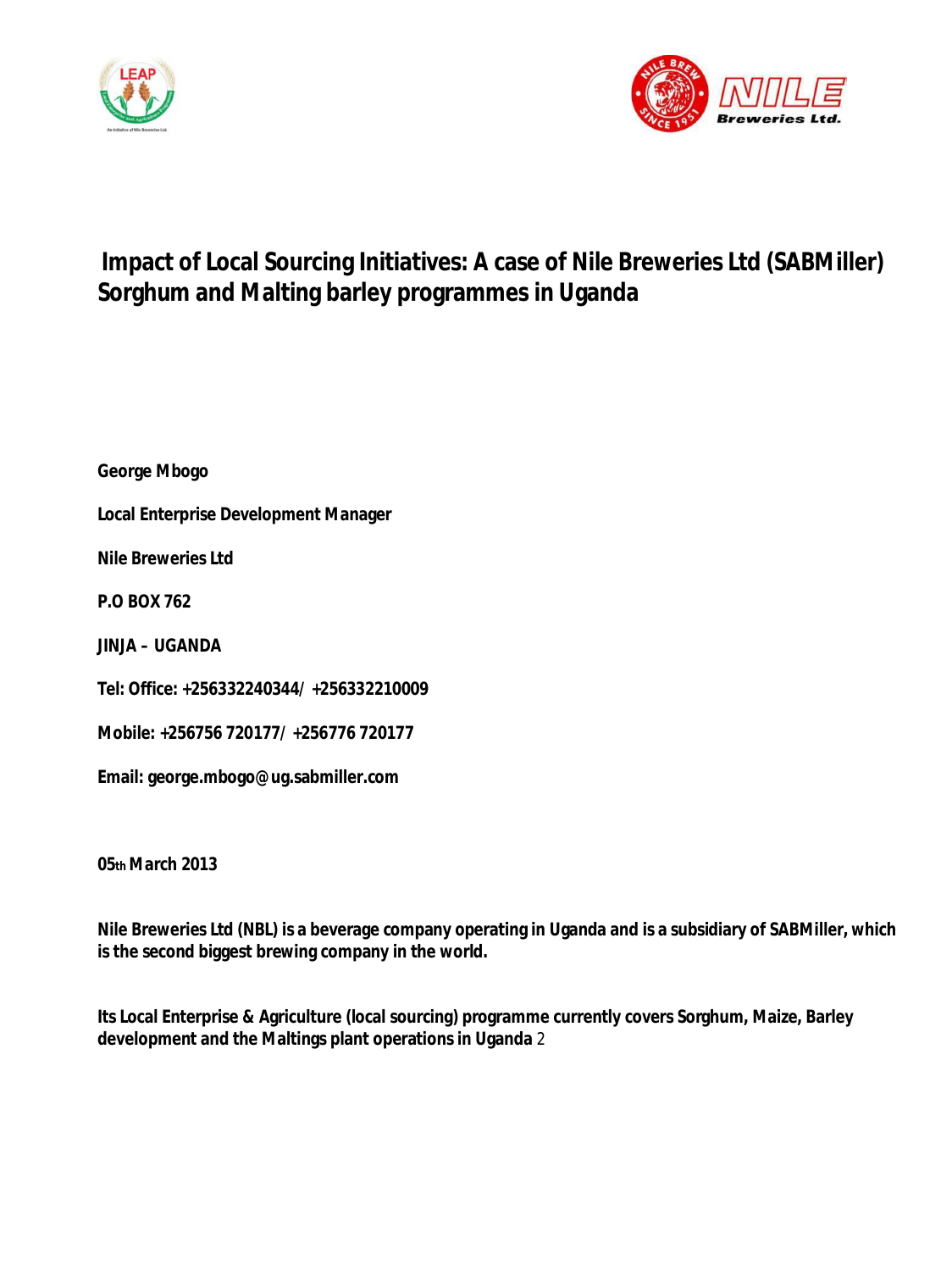



## **Background**

Nile Breweries Ltd (NBL) launched a broad based local enterprise development initiative, with the primary aim of securing continuity of supply and economic benefits through localisation of Sorghum and Barley Malt for brewing. This started in 2002 with the introduction of the first clear beer brewed from sorghum and then malting barley growing started in 2008.

This has turned out as one of the most successful local initiative run by a multi - national company increasing the percentage of locally sourced raw materials for brewing from zero per cent 10yrs ago to over 70% to date. This has delivered a number of socio-economic benefits to the local community and driven many business benefits to NBL.

The branded beer market in Uganda is still small (4%)and there is great potential for growth others include other non-branded alcoholic beverages such as fermented beverages from sorghum, maize millet, rice, fruit wine, fortified wine etc.

With over 94% of the alcohol market in Uganda non branded it was imperative that NBL takes up the challenge to provide a brand that would attract customers from this segment to take up branded beer. The low value brands market is growing at a rate of 20 – 30% per annum and this is not cannabilising on the main stream or premium market share.

*[Figure 1 – Alcohol market in East Africa]* 

**Brand Portfolio** 

The Eagle lager brands are brewed majorly out of Local Sorghum and the rest of the brands are brewed out of local Malt made from locally grown barley or imported barley. Raw barley is also used as a direct raw material in Eagle lager brands as an adjunct.

*[Figure 2 - Nile Breweries Ltd brands].* 

**Sorghum and Barley Foot print in Uganda** 

**Regions growing Sorghum** 

Uganda has a tropical climate and Sorghum is grown virtually in all regions in the country. The key varieties in use are locally bred white sorghum varieties.

Sorghum can be grown in all districts in Uganda however areas at altitude >1,500Meters above sea level are not advised because the sorghum takes far longer to mature.

**Regions growing barley**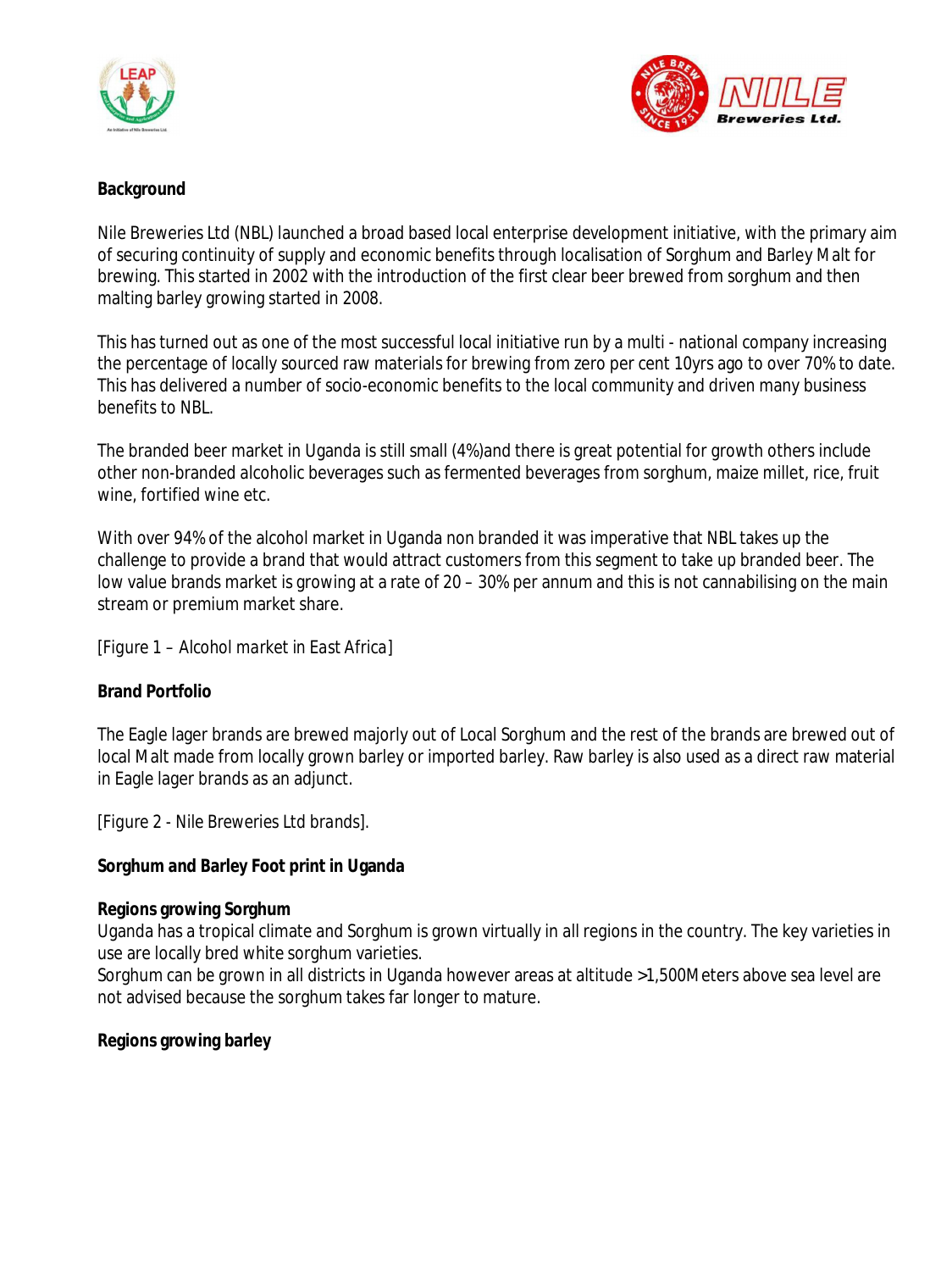



The areas for growing of malting barley are limited to only regions of the country that are above 1,500 meters above sea level so barley production is restricted mainly to the mountainous regions in the East, South western, Western and some parts in the North of the country.

The total potential annual acreage for barley growing is over 100,000acres (Arable land in areas at >1,500Meters above sea level) and the target is to use only 25 – 30% of this land to grow barley.

The average yield on the model farms is 1.5 tons per acre and for small farmers is 0.8tons per acre

*[Figure 3 – Map of Uganda showing barley and sorghum growing areas]* 

Sorghum growing areas **Barley growing areas** 

**Raw material usage trends** 

NBL's use of local raw materials has grown from 13% in 2002 after the Eagle project was launched to the 64% in 2012. As the malting barley programme is being ramped up the target is to reach 93% of all raw materials to be locally sourced in Uganda by the year 2016.

*[Figure 4 – Raw material Usage and value trends]* 

*[Figure 5 – Breakdown of different raw material Usages]* 

*[Figure 6 – Percentage of raw material usage (Local Versus Imported)]* 

**Supply chain models** 

Nile Breweries has over the years developed a sustainable sorghum supply chain model and in some cases this varies from region to region dictated by local conditions and demand, this supply chain model is being replicated for the barley supply.

A hybrid model of small holders and commercial farmers is in use and targets to achieve the brewing demand supplied by a mix of 50% smallholder and 50% commercial farmers, it also relies on other specially selected and developed independent partners.

Two options are being developed: Commercial farming (large scale) option (also called Hub and spoke) and small holder option.

Two regions in the country is using the commercial farming model (Hub and spoke) – North West and Eastern region. The other regions will continue to run purely on the smallholder model.

Over 95% of the farmers are small holder farmers farming on less than 5acres of land. 4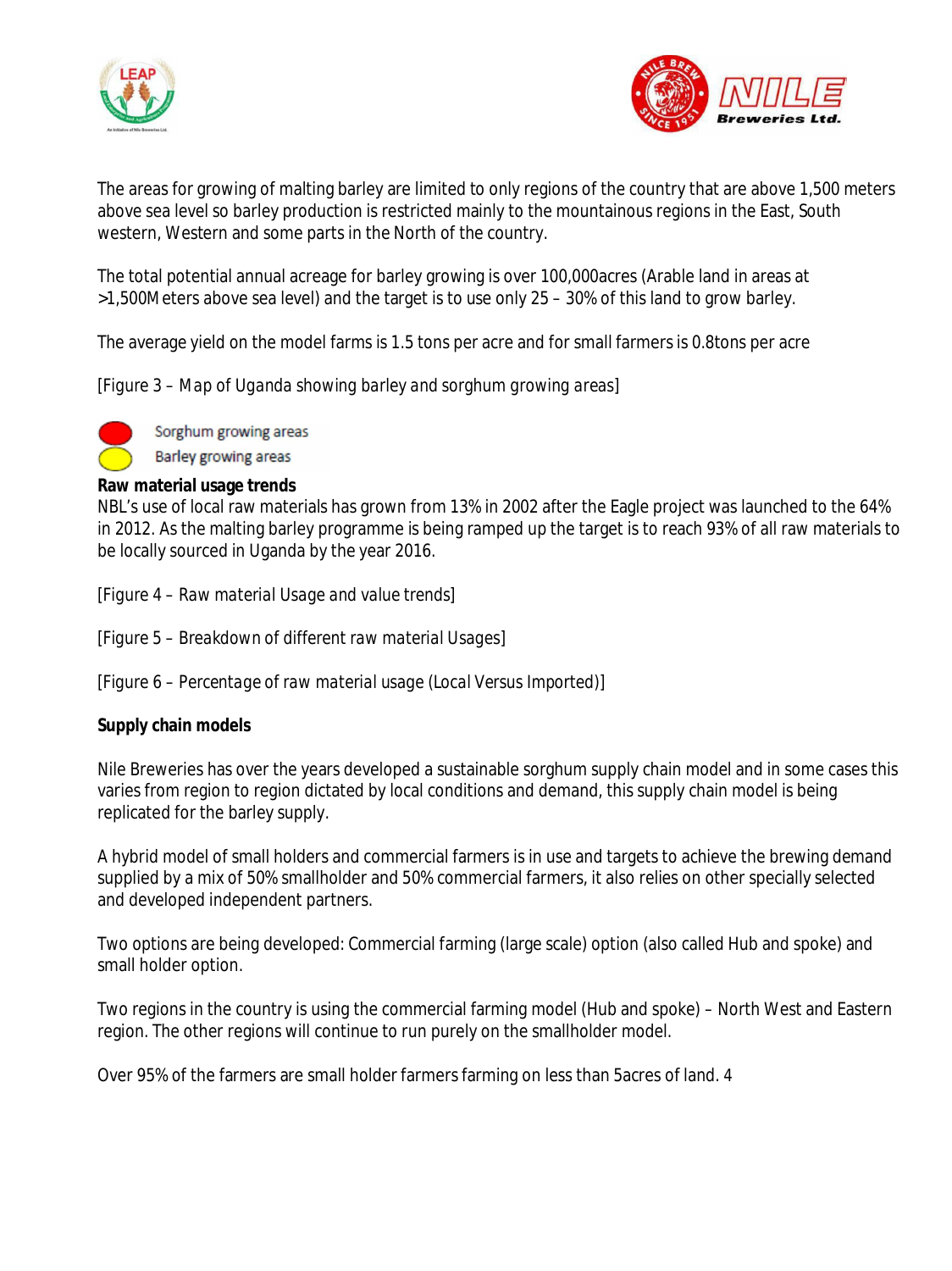



Technical centres have been established and being developed to offer logistical planning support in all areas – coordination & services – skills, inputs etc. and the role of technical centres will be re-focussed to agronomy & skills development when the unions and associations have developed their capacity.

## *[Figure 7 – Barley Supply chain model]*

The only difference between the barley supply chain above and the sorghum supply chain is that instead of the Maltings plant that processes barley, there are regional processing centres to dry and clean sorghum before it is delivered to NBL

NBL uses a hybrid model where some activities or roles are in house and others are out sourced. NBL has worked with private companies, government agencies, donors, banks etc. to set up the structures including group formation, farmer training in business & financial management programs.

Subsistence and Traditional farming practices still dominant in Uganda due to high level of land fragmentation.

NBL is doing promotion, seed distribution, farmer institutional development and technical skills training development

With the NBL interventions the yields of small farmers growing sorghum have increased from an average of 0.6 tons per acres previously to the current average of 0.8tons per acre with the model farmers achieving 1.0 – 1.4 tons per acre with best practices.

Whereas the yields for small farmers growing barley have increased from 0.5 tons per acre to the current 0.9 tons per acre with the model farmers achieving 1.4 – 1.6 tons per acre.

The major drive is to change from traditional methods of farming to mechanized farming using both large scale equipment and small scale equipment to ensure proper land preparation and reduce harvest and post harvest losses.

*[Figure 8 - Hand hoe is still a major tool]* 

*[Figure 9 – Tractor operations on a large scale farm]* 

*[Figure 10 - Yellow patches showing small farmer barley gardens]* 

*[Figure 11 - Barley nucleus farm]* 

**Financing:** 

Unlike many programmes that are sponsored by donors or NGOs, NBL promotes all local sourcing initiatives as business enterprise. 5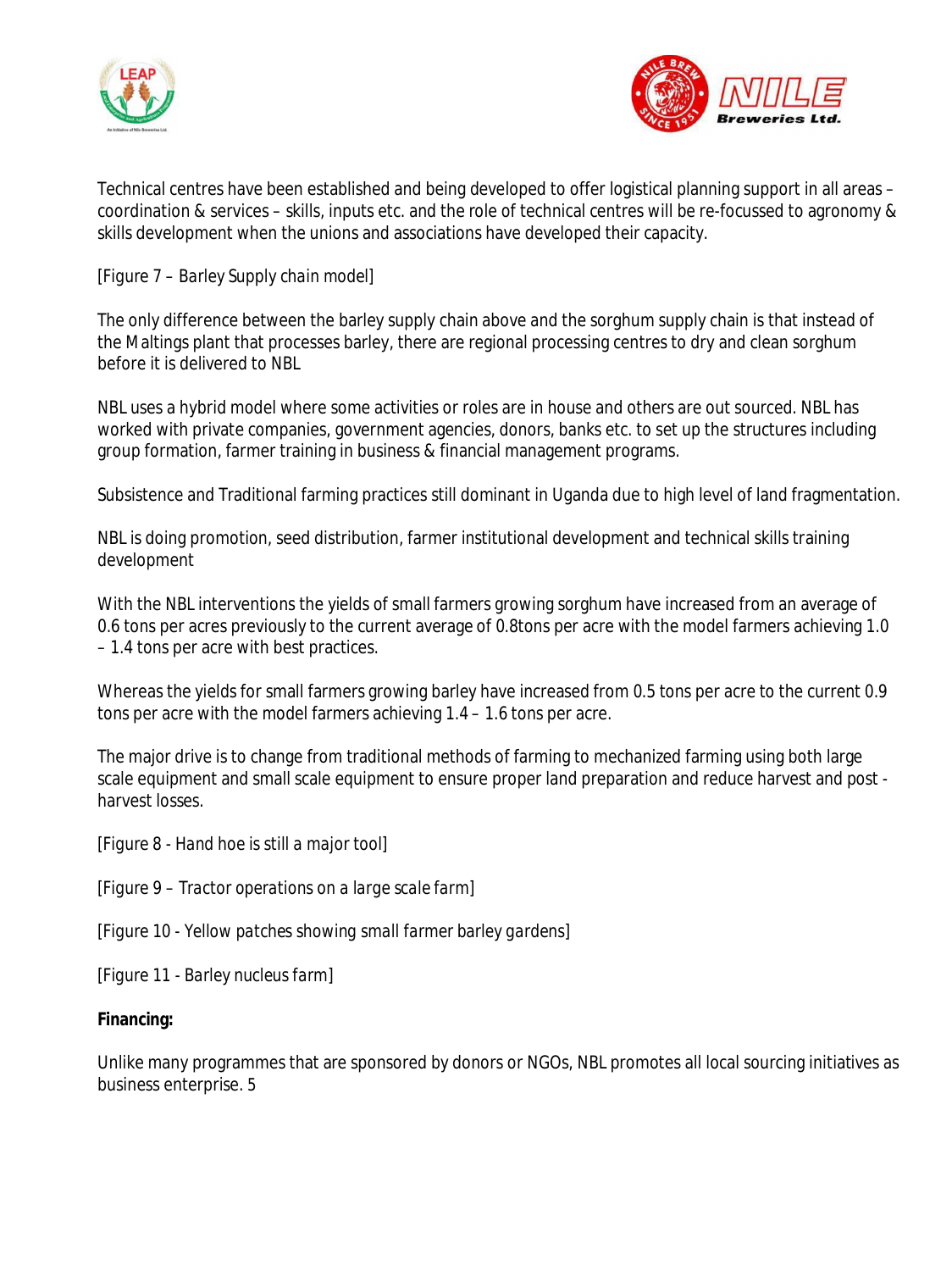



NBL has partnered with banks to provide necessary financing for farming inputs and operational capital to large scale farmers and farmers associations however the process is usually very slow not tailor made to the farmers timely needs..

### **Malting plant**

In 2011 NBL commissioned a USD 20Million Maltings plant to process locally grown malting barley to replace directly import barley Malt with a 5year payback period. Local sourcing saving of USD 14.4 million over 5 years with the malting plant at maximum utilization

This concept was based on Eagle Project and a new 40% excise category for local malt giving a 20% excise break for using local malt which represents a potential average USD 4.3 million gain in EBITA per annum.

The Maltings Plant employees 24 permanent employees and +/- 11,000 farmers. I

n the first phase the malting plant will produce 15,000tons of Malt per year requiring approximately 20,000tons of Malting barley a year with potential for expansion subject to the availability of barley to supply sister companies in the region.

*[Figure 12 – New Maltings Plant]* 

*[Figure 13 – Artistic Impression of NBL Maltings Plant]:* 

**Socio – economic impact of the initiatives** 

With the introduction of the local sourcing initiatives, NBL has contributed to the growth and prosperity of the Uganda's economy.

**Tax contribution** 

*[Figure 14 – Tax contribution to the economy]* 

NBL contributed approximately 180Billion UGX to the local economy through indirect taxation (VAT and Excise) in 2010. Uganda currently operates a 60%/40%/20% excise regime, 60% for malt beer, 40% for local malt beer and 20% for non-malt beer.

The concept used here is that the lower excise on the products made from local raw material is a more efficient mechanism for alleviating rural poverty than higher taxes, because money paid for cash crops goes directly to smallholder farmers and others who are directly involved in the supply chain.

*[Figure 15 – Value added related directly to NBL's operations].* 

Out of the total NBL revenues of USD 126.1 million in 2010, the brewery's overall value added is USD 49.5 million for the Ugandan economy and the government receives USD 37.0 million in taxes. 6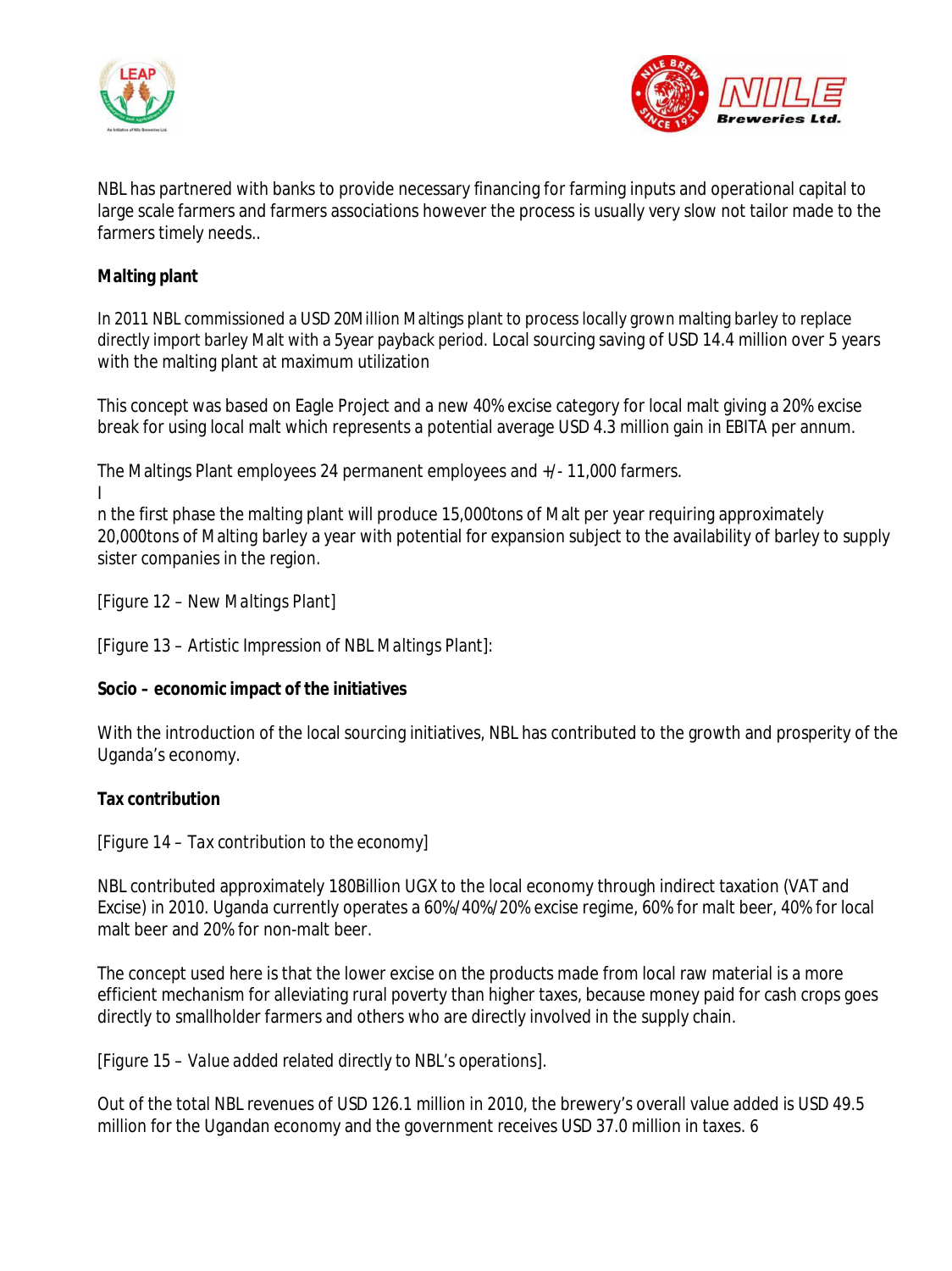



It should be emphasized that NBL has been ploughing back most of the profits into the country resulting in high investments in recent years and this supports the economy therefore from a national economic perspective NBL's direct value added accounts for 0.3% of GDP.

Beyond its direct effects, NBL's indirect impact ripples throughout the economy due to the suppliers it uses and the distribution channels that spread its products throughout the country to consumers. The total impact of NBL on value-added throughout the Ugandan economy, some USD 201.5 million in value-added is generated by NBL, equal to 1.2% of Uganda's GDP.

In terms of Job creation, NBL operations has created 90,000 jobs within the local economy

*[Figure 16 – Jobs created by NBL's operations]* 

**Local Enterprises development** 

From the launch of the Eagle project NBL had outsourced its operations to one company. In 2009 NBL introduced contract farming and started signing forward contracts with farmers associations and commercial farmers. This meant that now the farmers had guaranteed market for their produce and also NBL started guaranteeing fixed base price for the sorghum and barley grown locally under contract.

In partnership with local consultant companies NBL embarked on the process of facilitating farmers' group formation and training. Currently there are five major Farmers associations that have grown and have established the necessary infrastructure - storage facilities, land preparation machinery, processing (cleaning) equipment and grown into self-sustaining business enterprises handling and supplying stocks worth greater than 3.0 billion Uganda shillings each per year.

As a result of formation of farmers associations the supply of the grains has increased by over 40% and supply is more reliable than it was in the previous years when NBL was dealing with grain traders.

**Advantages of contract farming:** 

• Guarantees Market for the farmers produce. The farmer grows knowing well in advance the buyer of his produce.

• Stipulates the price so the farmer is guarded against falling prices due to over supply

• The farmer or association may use the contract to secure funding from banks – operation capital or asset lease financing.

• Gets direct technical support from NBL extension staff – training of farmers and sensitisation etc.

• Gets access to certified good quality farming inputs from NBL

7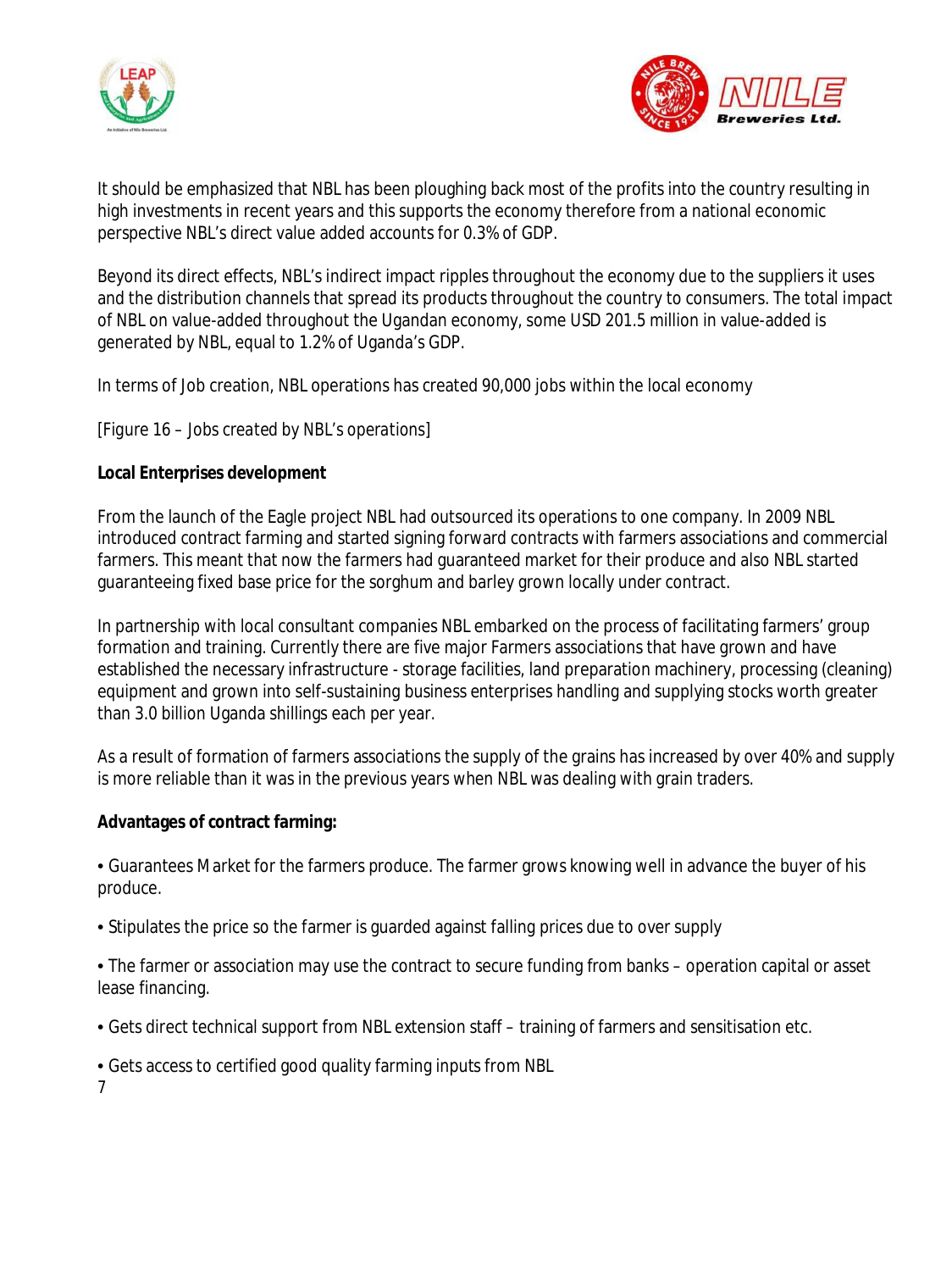



• Other services that may be accessed are crop insurance

• NBL supports Enterprise development – assist associations or suppliers to grow into a self-sustaining business enterprise.

**Requirements to qualify for a contract:** 

- Farmers groups should be legally registered
- Have formal structures on the ground (farmers associations) traders are discouraged
- Proof of land ownership or lease (Commercial farmers only)
- Show capacity to run the programme infrastructure/ financial resources

**Limitations of contract farming:** 

- When prices of other crops go up farmers feel that the contracted price should be revised upwards
- Small holder farmers don't honour the contract they are not loyal so they can sell to other buyers.

• Reports/ Projections of most contracted farmers are very inaccurate hence sometimes very un reliable to multi-national companies like NBL.

**Corporate social responsibility** 

To leverage on the synergies of Corporate affairs programmes. The following programmes are running in farming communities in Uganda and goes out to benefit local communities that supply NBL with its local raw materials.

1. Water provision: NBL has provided boreholes, rain water harvesting and build Protected springs in farming communities.

2. Health: HIV/AIDS training, Voluntary counselling and testing (VCT), provision of anti-retroviral therapy.

3. Orphans & Vulnerable children (OVCs) & Bursaries programmes for best pupils and students in primary and secondary schools through to University

4. Environment: supports tree planting and good farming practices to conserve the environment

5. Enterprise development (helping other business units to grow) etc.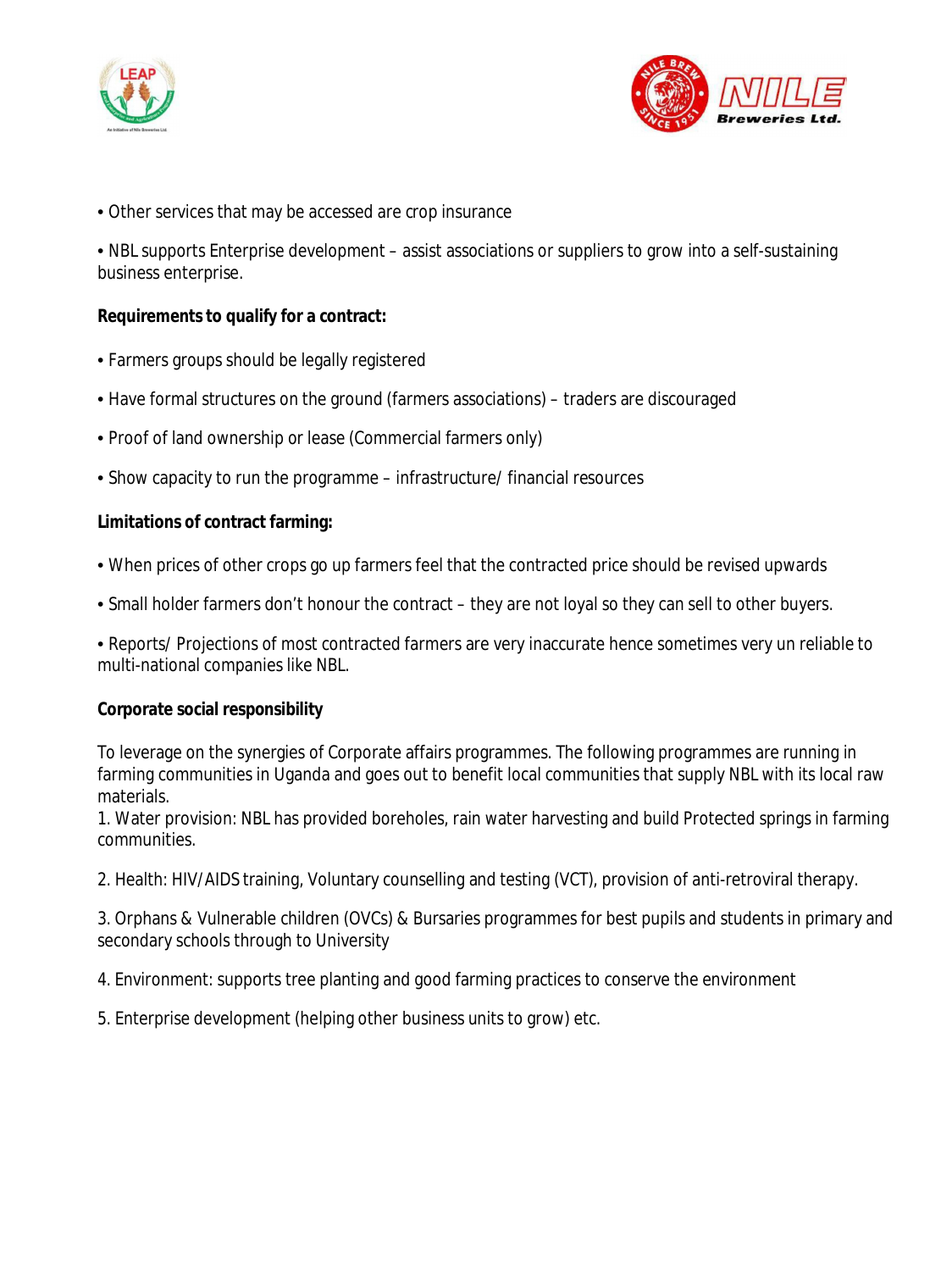



**Key Challenges encountered:** 

The programme is faced with several agronomic and quality challenges that affect both sorghum and malting barley production and the key ones include the following:

**Fluctuating Weather (Little or too much rains)** 

- Introducing crop insurance infrastructure to be put in place AON has given a proposal.
- Big farmers have been advised to put in place irrigation facilities but the capital required is high
- Encouraging block farming amongst small holder farmers to enable micro irrigation schemes.

**Low Yields** 

- Model farms where proper practices and inputs are used) register improved yields
- Improve the extension staff coverage and hence farmer training in agronomic practices
- Seed quality improvement through research and introduction of more adaptable barley varieties in tropical climate.
- Demonstration farms are being using to promote good malting barley varieties and the transition from old varieties to new ones is being managed through sensitization
- Engaging consultants and Input suppliers such as Bayer to offer training to the extension staff.

**Lack of capacity to open up land/ Lack of financing** 

- Banks have been approached to finance operation capital.
- Some banks have started to finance farmers, however progress is slow
- Banks requirements are stringent, not tailor made for farming most farmers don't qualify

**Sorghum Seed quality and availability:** 

- Delays in seed supply and poor quality of seed by the seed companies is still not good
- It is reported that some seed companies are looking for grain to treat as seed without any form of quality assurance.

**Food safety standards:** 

• All the processing plants – need to adhere to food safety standards and 5S standards and need support to be in place good manufacturing systems.

**Recovery of grain from farmers:** 

• All suppliers and farmers associations have very few royal members hence cannot guarantee recovery of the crop from the farmers.